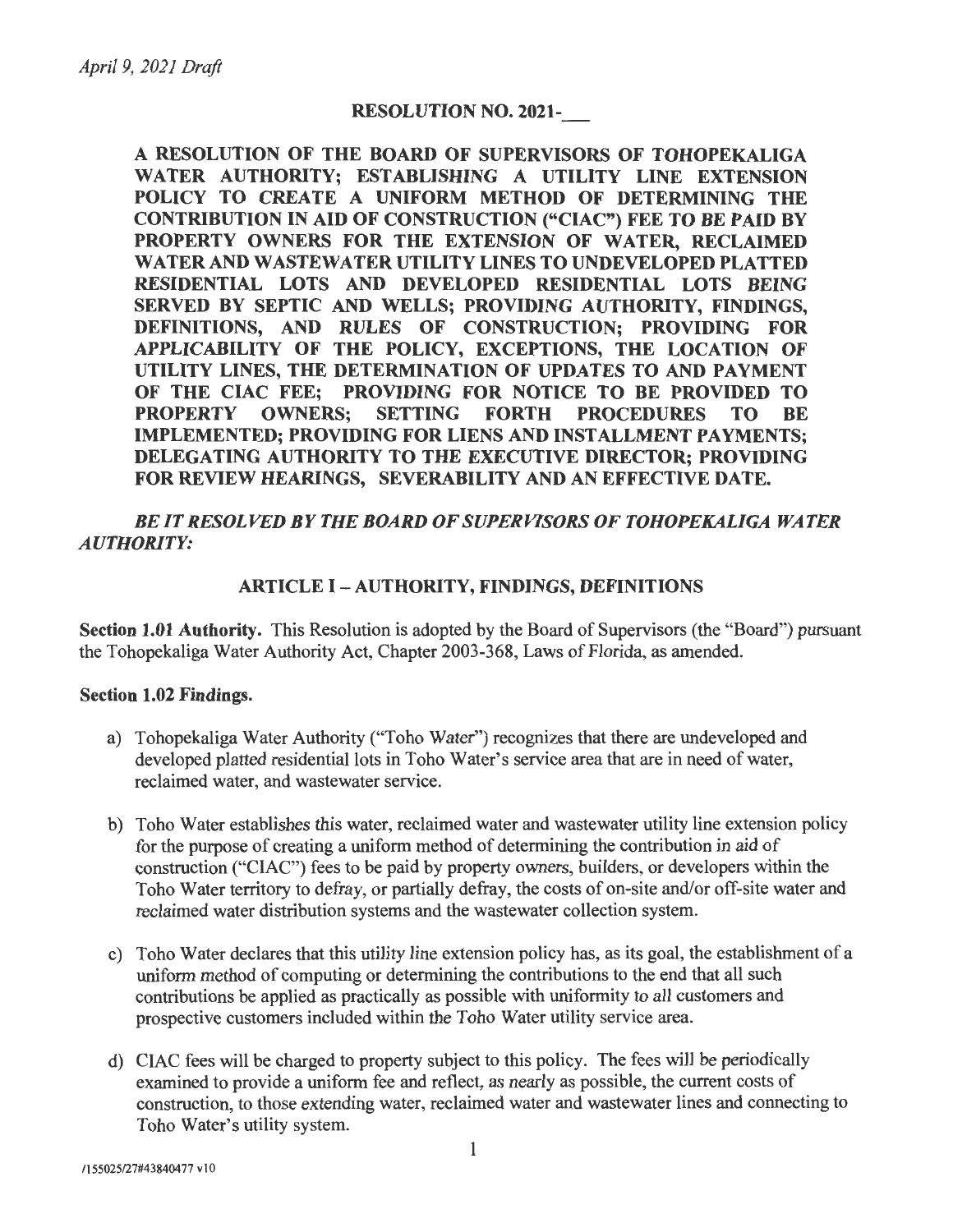**Section 1.03 Definitions.** When used in this Resolution, the following terms shall have the following meanings, unless the context otherwise clearly requires:

- a) **Building Permit** means an official document or certificate issued by the appropriate local governmental entity, under the authority of ordinance or law, authorizing the construction or siting of a Development.
- b) **Builder** means either a building contractor who offers new residential dwelling units for sale or any person who offers a new residential dwelling unit for sale.
- c) **Executive Director** means the Toho Water Executive Director or his designee.
- d) **Property** means a platted lot that is currently unserved by one or more public utilities where a residence is existing or planned for construction.
- e) **Project Area** means an area consisting of one or more platted lots that are currently unserved by public utilities where extension of public utilities is contemplated.
- f) **Lot Frontage** means the portion of a residential lot abutting a right-of-way and measured from lot-boundary to lot-boundary adjacent to the right-of-way. In the case of a comer lot, the Lot Frontage is the Property line abutting the right-of-way which will be utilized for extending the utility lines to obtain service from Toho Water.
- g) **Owner** means any person, group of persons, firm, corporation or other legal entity including a Builder having legal title to any specific lands in question, including authorized representatives thereof.

**Section 1.04. Rules of Construction.** For the purposes of administration and enforcement of this Resolution, unless otherwise stated in this section, the following rules of construction shall apply:

- a) In case of any difference of meaning or implication between the text of this Resolution and any caption, illustration, summary table, or illustrative table, the text shall control.
- b) The words "will" and "shall" are always mandatory and not discretionary; the word "may" is permissive.
- c) Words used in the present tense shall include the future and words in the singular shall include the plural and the plural the singular, unless the context clearly indicates the contrary.
- d) The phrase "used for" includes "arranged for," "designed for," "maintained for," or "occupied for."
- e) Unless the context clearly indicates the contrary, where a regulation involves two or more items, conditions, provisions, or events connected by the conjunction "and," "or," "either ... or," or "and/or" the conjunction shall be interpreted as follows:
	- (1) And indicates that all the connected terms, conditions, provisions or events shall apply.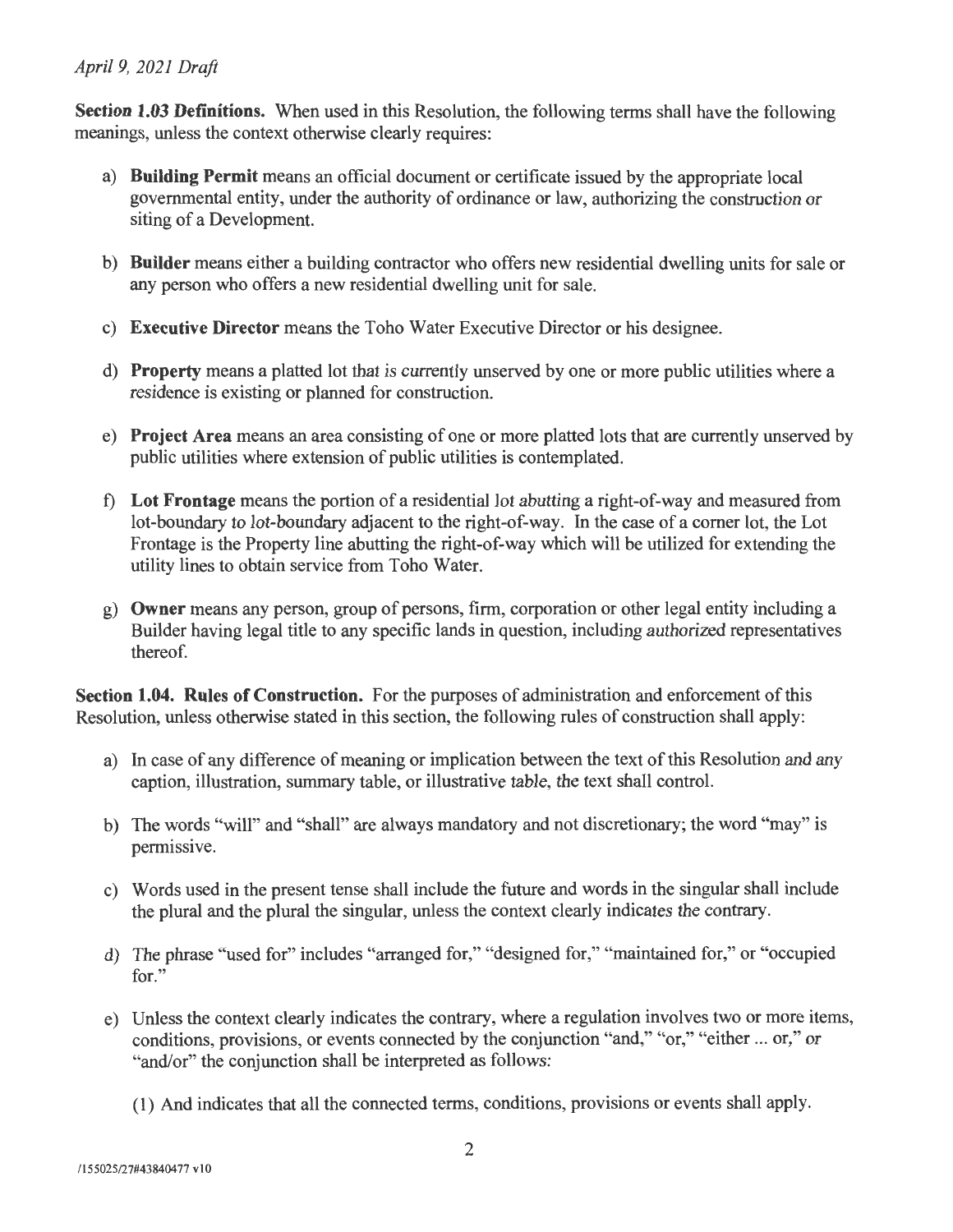- (2) Or indicates that the connected items, conditions, provisions or events may apply singly or in any combination.
- (3) Either/or indicates that the connected items, conditions, provisions or events shall apply singly but not in combination.
- (4) And/or indicates that the connected items, conditions, provisions or events shall apply either singly or in combination.
- (5) The word "includes" shall not limit a term to the specific example but is intended to extend its meaning to all other instances or circumstances of like kind or character.
- ( 6) All time periods contained within this Resolution shall be calculated on a calendar day basis, including Sundays and legal holidays, but excluding the date of the Board's decision in the event of an appeal. In the event the due date falls on a Sunday or a legal holiday, the due date shall be extended to the next business day.

## **ARTICLE** II - **UTILITY LINE EXTENSION AND THE CIAC FEE**

#### **Section 2.01. Water, reclaimed water, and wastewater line extension applicability.**

- a) Project Areas (i) with average Lot Frontage of 100 feet or less, and (ii) where Toho Water water, reclaimed water, and/or wastewater lines are located in an abutting right-of-way or easement area and connection is possible without the installation of a pump station are subject to this line extension policy and shall pay the applicable CIAC fee.
- b) Owner / Builder constructed utility extensions
	- (1) An Owner of a Property subject to this policy may design and construct utility line extensions to water, reclaimed water, and/or wastewater lines to serve the Property subject to Toho Water's review and approval. Any such extension shall extend from the point of connection to existing Toho Water utilities to at least the next Toho Water gravity sewer manhole and/or water main valve past the Property consistent with Toho Water's design standards.
	- (2) In the event an Owner extends the utility lines under this policy, CIAC fees will not be charged to the Property or Properties controlled by the Owner as the construction and contribution of the completed infrastructure shall be considered the Owner's CIAC. For any Properties served by the utility extensions that are not controlled by the Owner, the Owner is entitled to reimbursement for that proportionate share of approved costs associated with serving those Properties, which will then be charged CIAC fees.
- c) Toho Water constructed utility extensions
	- (1) Toho Water may elect to design and construct all or portions of the extended water, reclaimed water and/or wastewater lines within a Project Area.
	- (2) In the event Toho Water designs and constructs such utility line extensions, the CIAC fee will be charged to each Owner of a Property that connects to Toho's utilities.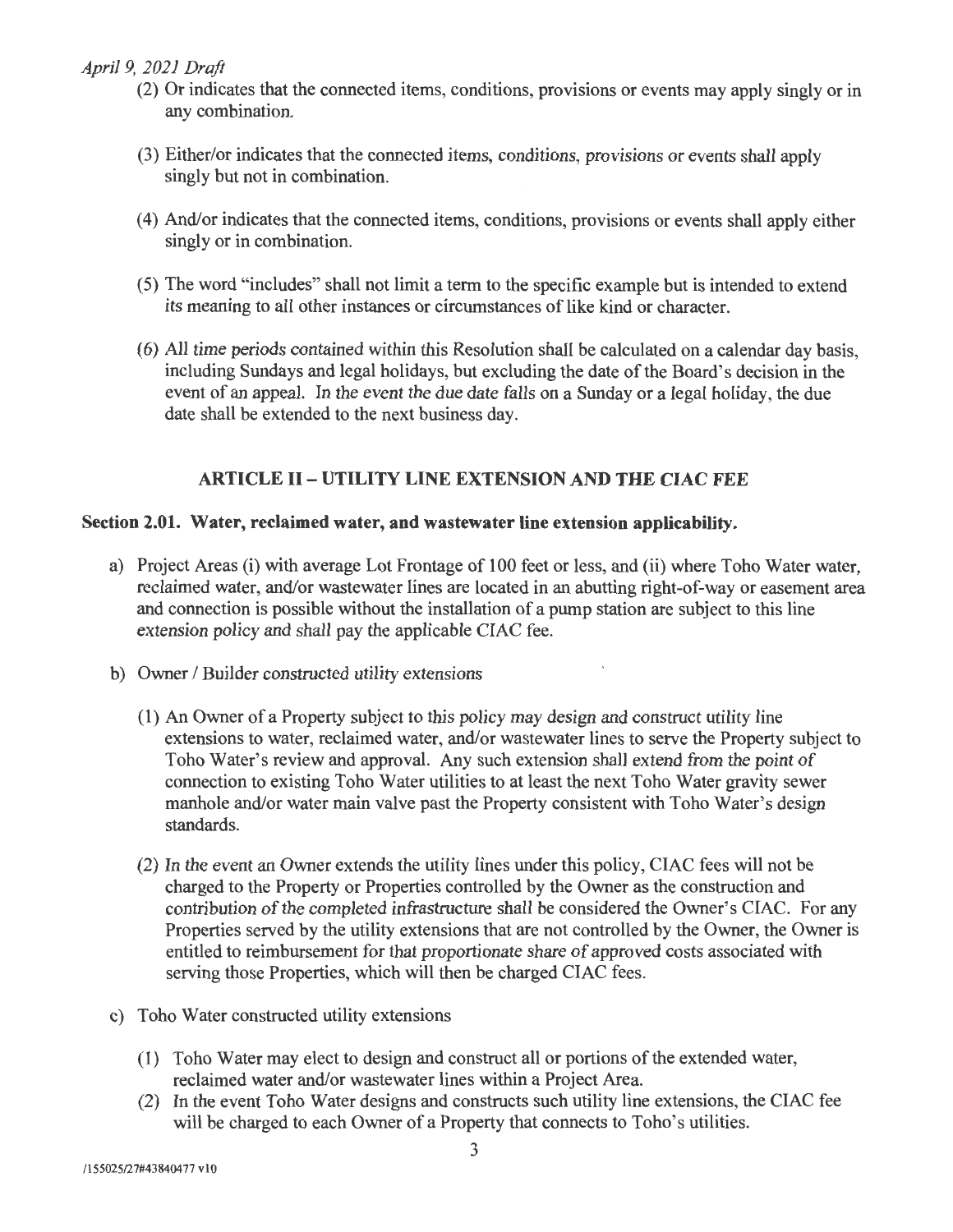#### **Section 2.02. Exceptions and application on a case-by-case basis.**

- a) The following are excluded from this policy:
	- (1) Non-residential property.
	- (2) Multifamily property consisting of more than four units under one roof.
	- (3) New residential subdivisions or residential property with development activity which results in additional platted lots which are governed by Toho Water's utility connection process and which are required to connect to Toho Water's utility system.
- b) On a case-by-case basis as requested by an Owner or Owners and upon determination by the Executive Director of the suitability of this policy, the following may be included in this policy subject to CIAC fees and reimbursements individually calculated based upon the specific and unique conditions for a proposed Project Area or Property and service requirements:
	- (1) Project Areas with an average Lot Frontage greater than 100 feet.
	- (2) Interim installation of a small diameter force main and on-site pump stations. This is a temporary solution and connection to the gravity sewer will be required when gravity sewer service is available.
	- (3) Project Areas where Toho Water mains are not located in an abutting right-of-way or easement area.
	- (4) When connection to Toho Water's utility system would require an Owner to install a pump station.

#### **Section 2.03. Determination of, and updates to, the CIAC fee.**

- a) Separate CIAC fees will be established for water, reclaimed water, and wastewater utility lines and will be computed as follows and in accordance with generally acceptable accounting principles:
	- (1) The initial CIAC fees will be established based on the estimated design and construction costs of the extension of water, reclaimed water and wastewater collection system lines divided by the number of platted lots in identified Project Areas identified by Toho Water to be subject to this Resolution.
	- (2) The CIAC fee for subsequent projects will be established based on the consideration of estimated design and construction costs of the extension of water, reclaimed water and wastewater collection system lines for future Project Areas identified by Toho Water to be subject to this Resolution and the actual extension costs incurred in certain Project Areas divided by the number of platted lots in the aggregate Project Areas.
- b) The CIAC fee will be updated as frequently as deemed necessary by the Executive Director, but no less than once every four years. The initial CIAC fee and revisions to the CIAC fee will be approved by the Board from time-to-time and upon approval will be attached to this Resolution as **Appendix A.** The adoption of the initial CIAC fee and revisions and updates thereto will not require an amendment to this Resolution.
- c) Any such review and update of the CIAC fee shall comply with applicable law.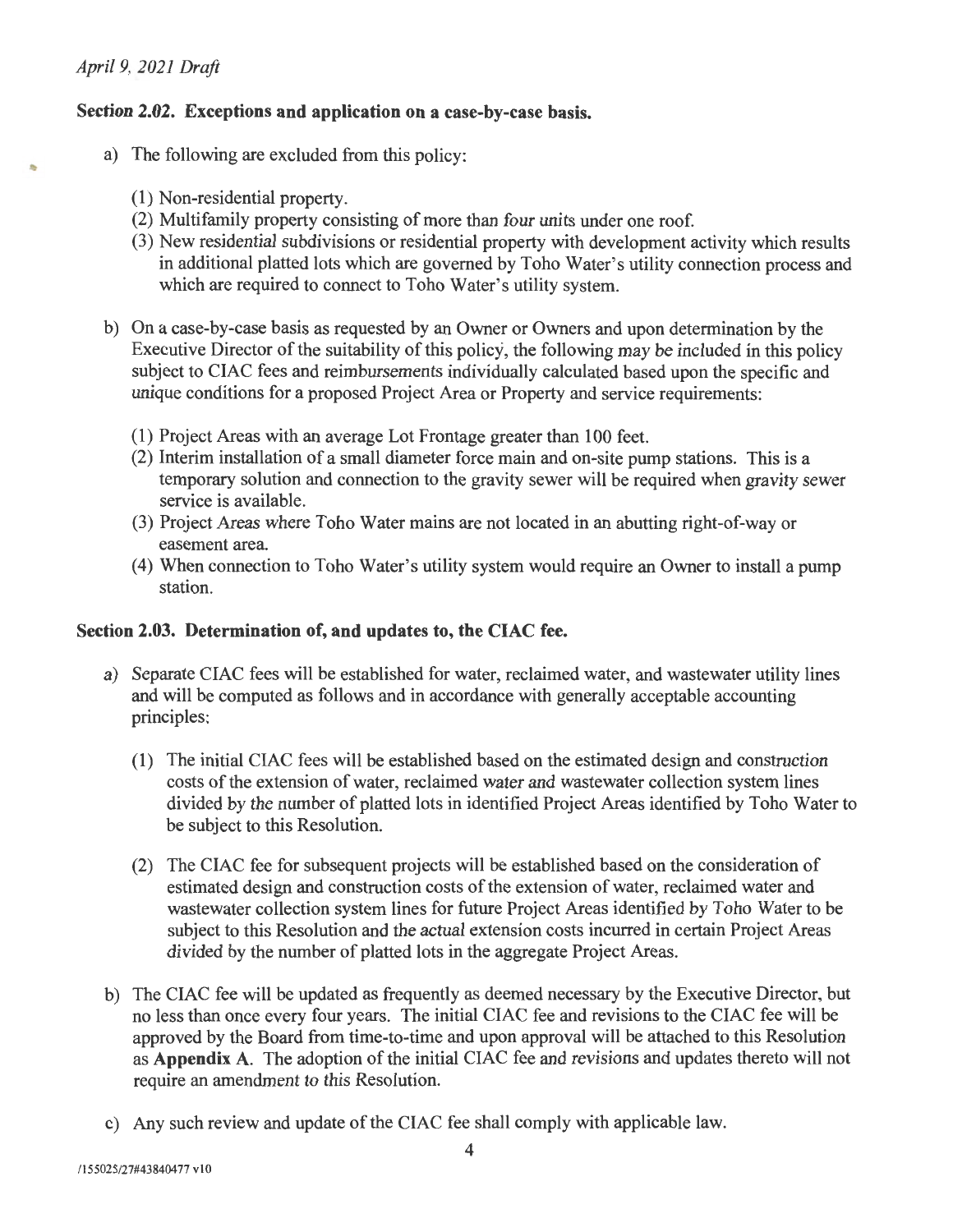## **Section 2.04. Payment of the CIAC fee.**

- a) The CIAC fee to be paid by an Owner is the CIAC fee that has been approved by the Board and is in effect as follows:
	- (1) The CIAC fee in effect at the time that an Owner applies for connection to Toho Water's utilities.
	- (2) At another time as otherwise specified in any agreement related to extension of utilities.
- b) The Owner shall pay the CIAC fee when the Owner requests water, reclaimed water, and/or wastewater utility service from Toho Water, whichever comes first.
- c) Owners of Property utilizing a potable well and/or septic tank subject to this policy may elect to utilize the installment payment plan set forth in Section 2.08 below.

#### **Section 2.05. Notice of CIAC fees.**

- a) As a courtesy to an Owner of Property subject to this policy, the Executive Director will record a notice concerning the CIAC fee and the Property to which it is applicable in the official records of the applicable county. Failure to record such notice will not excuse the requirement of an Owner to pay the CIAC fee required hereunder.
- b) As further notice to an Owner of Property, the Executive Director may elect to utilize some or all of the notice provisions adopted by the Board under Resolution 2010-021, as amended from time-to-time, for noticing system development charges.

**Section 2.06. Toho Water implementation procedures.** The Executive Director will prepare and implement procedures for:

- a) Communicating the reason for and applicability of this policy.
- b) Providing each Owner subject to this policy information regarding the locations of existing water, reclaimed water and wastewater utility lines.
- c) Review and approval of Owner extension of utilities including but not limited to construction plans, cost validation and reimbursement, construction timing and obligations, inspection, and acceptance.
- d) Prioritization of funding and areas subject to this policy. These procedures will address the selection process for platted residential lots subject to this policy and Toho Water's funding of utility line extensions and reimbursements to be made to Builders.
- e) Reimbursements to Owners. These procedures will address the costs and expenses paid by Builder for extending water, wastewater and reclaimed water lines outside the boundaries of the Property or Properties which are not owned by the Owner and the Owner's eligibility for reimbursement from Toho Water of a proportional amount of the construction costs. The procedures will establish methods for tracking outstanding commitments for reimbursement and estimated timing for reimbursement based upon budgeted funding levels.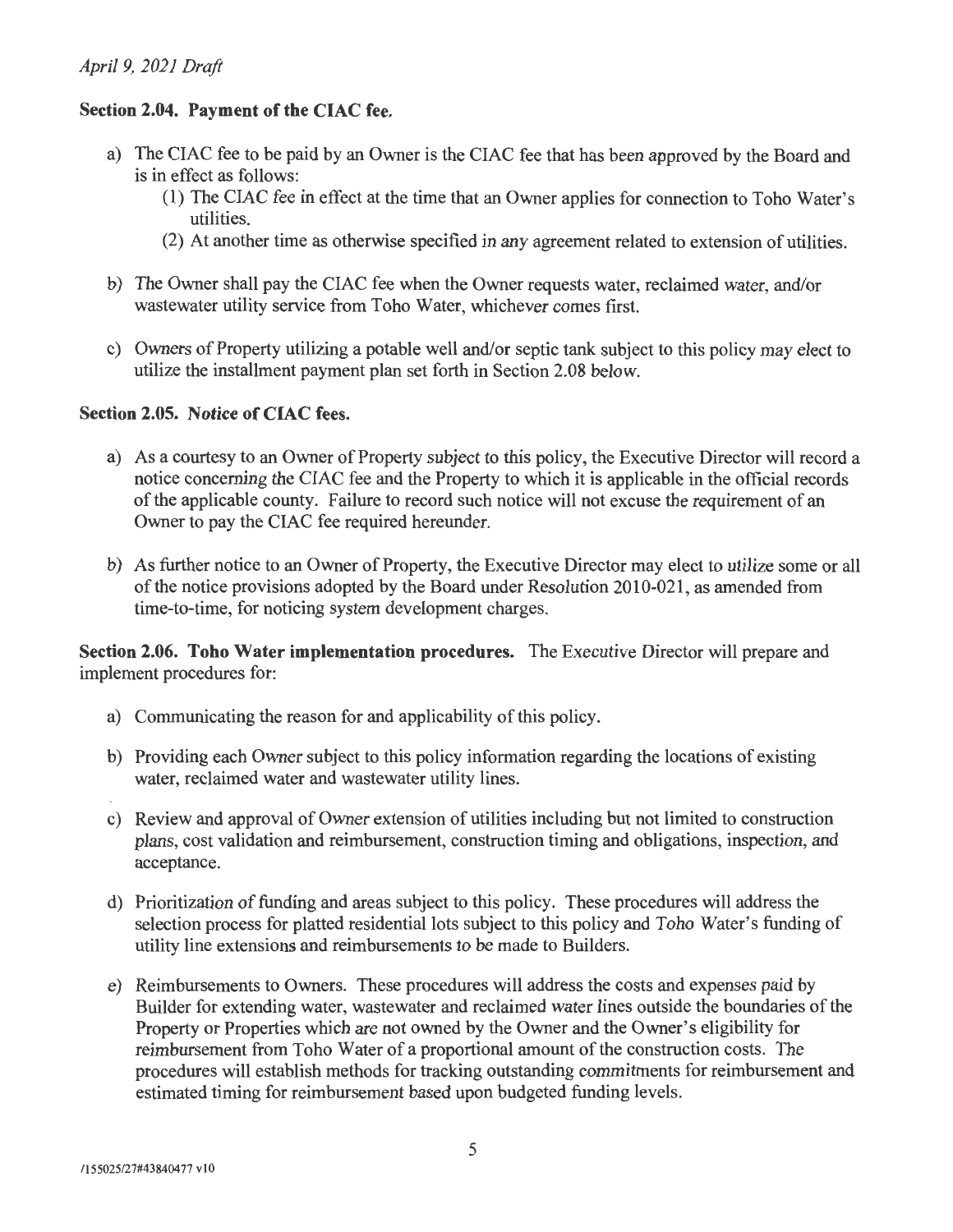t) Establishment of agreements related to Owner extension of utilities.

**Section 2.07. Payment default and lien of unpaid CIAC fees.** When Toho Water determines that a CIAC fee is not timely paid, Toho Water may proceed to collect the CIAC fee by utilizing the payment default and lien process adopted by the Board under Resolution 2010-021 , as amended from time-totime, to collect system development charges not timely paid.

## **Section 2.08. Installment payments.**

- a) Subject to availability of funds, Toho Water may enter into agreements to extend payment (by accepting installment payments with interest) of CIAC fees over a period not to exceed 20 years with Owners of Properties which are utilizing a potable well and/or septic system and which subsequently connects to Toho Water's utility system. Such agreements shall provide for collection of the CIAC fees through installments with interest. Such agreements may be prepared to collect the CIAC fees as special assessments or non-ad valorem assessments pursuant to the Uniform Assessment Collection Act and, in such event, shall document the Owner's consent to the imposition of such assessments. CIAC fees collected in installments shall be adjusted as necessary to account for any significant installment collection and administration costs, including but not limited to any fees imposed by the appropriate property appraiser and tax collector and statutory discounts for the early annual payment of ad valorem taxes and non-ad valorem assessments.
- b) Any agreement to extend payments of CIAC fees may be in the form of a customer surcharge on the monthly bill from Toho Water, and/or executed with the formality of a deed and be recorded in the official records of the applicable county. Such agreement shall clearly state that the lien resulting therefrom shall be superior and paramount to the interest or the subject land of the Owner or any lessee, tenant, mortgagee, or other person except for the lien of state, county, and municipal taxes and other non-ad valorem assessments and shall be on parity with the lien of all such ad valorem property taxes and non-ad valorem special assessments. Upon advice of counsel, Toho Water may also require appropriate subordinations before extending payment by installments.
- c) The Executive Director may direct and authorize the exposure to the public, for convenience only, of a searchable or other data base or other means to determine the existence of outstanding agreements to extend payment to Toho Water of CIAC fees over a period of years for the purposes of assisting buyers, mortgagees, title researchers, customers and other persons, and to advance payment to Toho Water. Provided, however, that no error or omission therein or on the part of Toho Water, its officials, employees, or agents shall excuse full payment of any amount due Toho Water.

# **ARTICLE** III - **GENERAL**

**Section 3.01. Delegation of authority to the Executive Director.** The Board of Supervisors delegates to the Executive Director all powers and authority necessary to carry out and establish and implement this line extension policy, including but not limited to the ability to prepare, receive and approve agreements and forms and to make decisions regarding the establishment, implementation and applicability of this policy.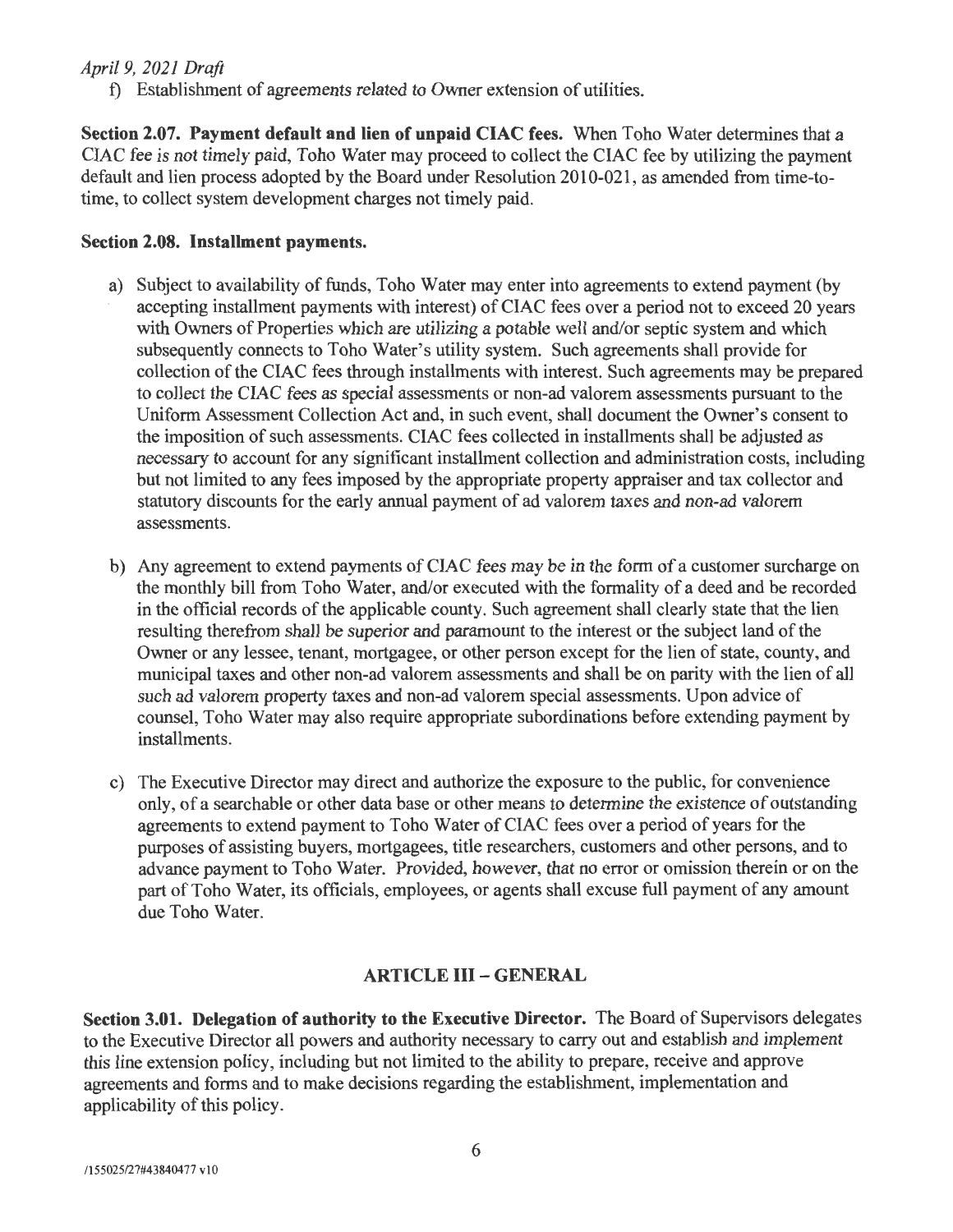## *April 9, 2021 Draft*  **Section 3.02. Review hearings.**

- a) An Owner who is required to pay or seeks a reimbursement of a CIAC fee pursuant to this Resolution shall have the right to request a review hearing before the Executive Director. Such hearing shall be limited to the review of the following:
	- (1) The application of the CIAC fee to a Development pursuant to this Resolution.
	- (2) The computation of the CIAC fee for a Development pursuant to this Resolution.
	- (3) Any dispute concerning reimbursements.
- b) Except as otherwise provided in this Resolution, such hearing shall be requested by the Owner within twenty days of the written or other reasonable notice of the determination by the Executive Director. Failure to request a hearing within such period shall constitute a waiver of the right to a review hearing.
- c) The request for hearing shall be filed with the Executive Director and shall contain the following:
	- (1) The name and address of the Owner;
	- (2) The legal description of the property in question and the recorded instrument under which the Owner holds record title;
	- (3) If issued or applicable, the date the Building Permit was issued;
	- (4) A brief description of the nature of the Development, or applicable construction being undertaken pursuant to the Building Permit;
	- (5) If paid, the date the CIAC fee was paid; and
	- (6) The nature of the determination sought to be reviewed (see subsection (a) above) and a detailed statement of the reasons why the Owner is requesting the review hearing, the relief sought, and a detailed justification for such relief.
- d) Upon receipt of such request an informal meeting between the Executive Director, and the Owner shall be scheduled in an attempt to first resolve the objections of the Owner. Failing an informal resolution, a review hearing shall be scheduled before the Board at a regularly scheduled meeting or a special meeting called for the purpose of conducting the hearing and shall provide the Owner written notice of the time and place of the hearing. Such hearing shall be held within sixty days of the date the request for hearing was filed, unless the Owner and the Executive Director agree otherwise.
- e) Such hearing shall be conducted in a manner designed to obtain all information and evidence relevant to the requested hearing. Formal rules of civil procedure and evidence shall not be applicable; however, the hearing shall be conducted in a fair and impartial manner with each party having an opportunity to be heard and to present information and evidence. A determination may be in writing, but shall be issued within thirty days of the hearing to the Owner, unless the Owner and the Board agree otherwise.
- f) In the alternative the Board may appoint the Executive Director, a member of the Board, a committee of members of the Board, or a special master to conduct the public hearing or hearings on its behalf relating to rates, fees, and charges or such other matter or issue as the Board determines. The Executive Director, member of the Board, committee of members of the Board, or designated special master may be designated to act as a hearing officer or hearing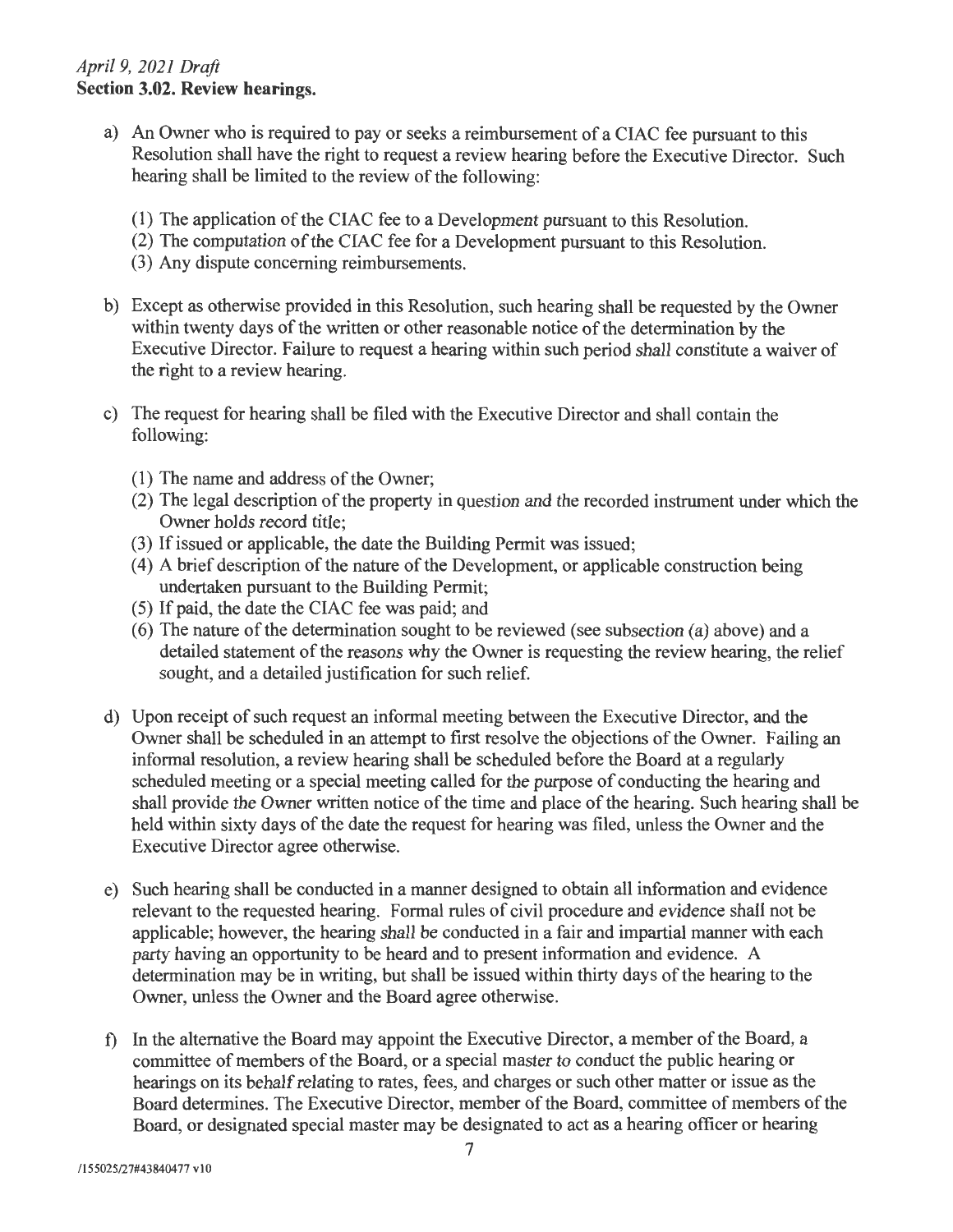officers and report to the Board its findings relating to such hearing. However, only the Board may set or revise the recommended CIAC fee or adopt with finality other recommended determinations.

- g) The Board's determination shall be the final adjudication of the issues presented in any review hearing unless proper steps are initiated in a court of competent jurisdiction to secure relief within twenty days from the date of the Board's determination.
- h) Any Owner who requests a hearing pursuant to this Section and desires the immediate issuance of a Building Permit, or if a Building Permit has been issued without the payment of the CIAC fee, shall pay the applicable CIAC fee prior to or at the time the request for hearing is filed. Said payment shall be deemed paid "under protest" and shall not be construed as a waiver of any review rights.
- i) An Owner may request a hearing under this Section without paying the applicable CIAC fee, but no Building Permit shall be issued until the CIAC fee is paid in the amount initially calculated or the amount approved upon completion of the review provided in this Section.

**Section 3.03. Future modification of resolution.** This Resolution has been prepared with an eye toward necessary and required future modification from time-to-time and anticipates that such substantive modifications can be in the form of updated and/or revised Appendices.

**Section 3.04. Severability.** If any clause, section or provision of this Resolution shall be declared unconstitutional or invalid for any reason or cause, the remaining portion of this Resolution shall be in full force and effect and be valid as if such invalid portion thereof had not be incorporated herein.

**Section 3.05. Conflicts.** All resolutions or parts of resolutions in conflict herewith are hereby repealed to the extent of such conflict.

**Section 3.06. Effective date.** This Resolution shall take effect immediately upon its adoption.

**PASSED AND DULY ADOPTED** by the Board of Supervisors of the Tohopekaliga Water Authority on \_\_\_\_\_\_\_ , 2021.

*[signatures on the following page]*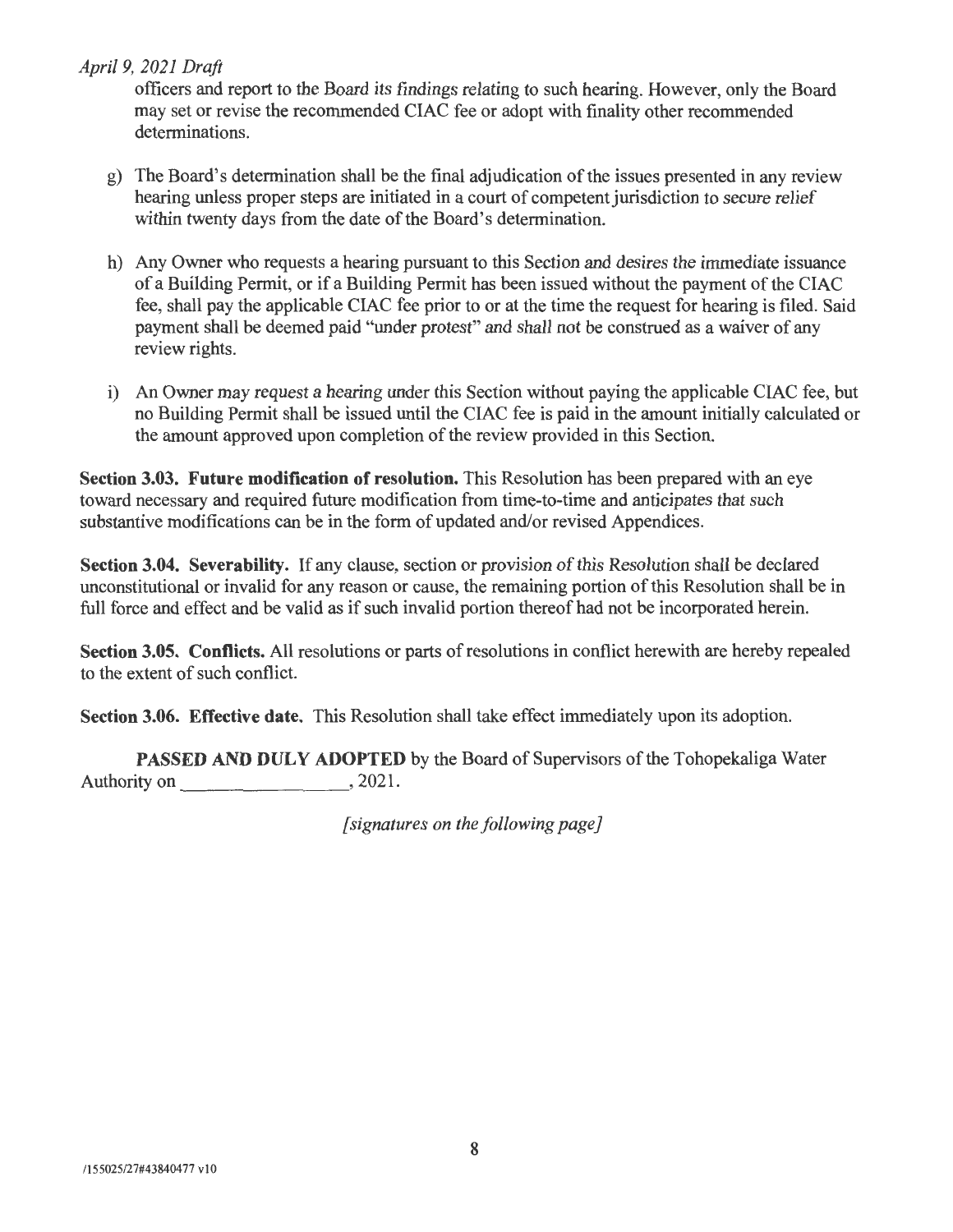**BOARD OF SUPERVISORS OF THE TOHOPEKALIGA WATER AUTHORITY** Wh By: Hector Lizasuam, Chairman